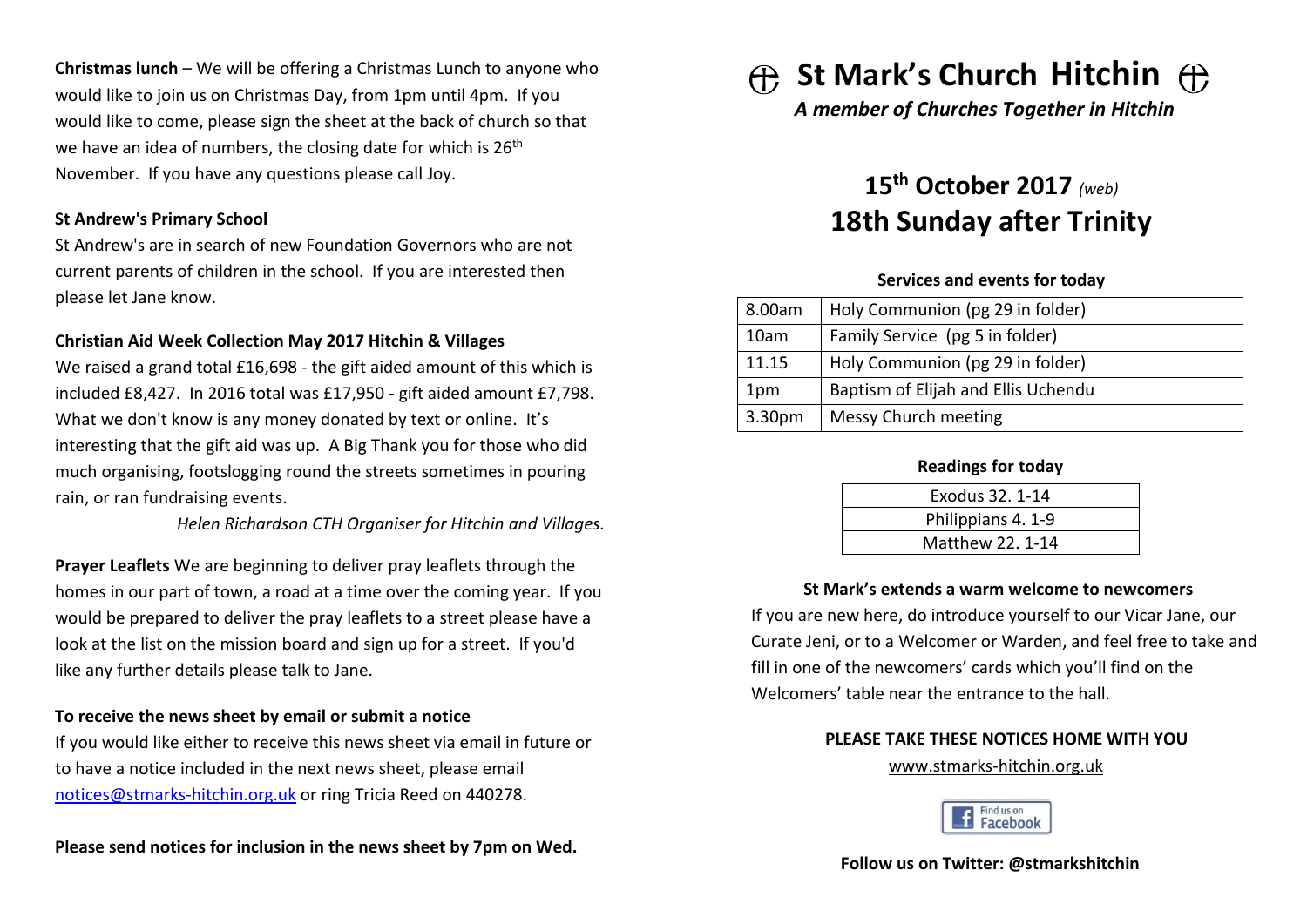#### **Hymns for 10.00am**

| F <sub>17</sub> | In Christ alone                    |  |
|-----------------|------------------------------------|--|
| JP139           | Jesus love is very wonderful       |  |
| F <sub>1</sub>  | Be still for the power of the Lord |  |
| JP 179          | O Lord my God                      |  |
| JP 50           | Give me oil in my lamp             |  |

## **Diary for week beginning Monday 16 October**

| 18 Oct | $9.15$ am | Holy Communion (said) for St Luke's Day |
|--------|-----------|-----------------------------------------|
|        | 7pm       | <b>Choir Practice</b>                   |
| 20 Oct | 9.30am    | Little Lions                            |
| 21 Oct | 9.45am    | <b>Exploring Christianity</b>           |
|        | 9.30am    | Alpha away day                          |

#### **Services for Sunday, 22 October – 19th Sunday after Trinity**

| 8am  | <b>Holy Communion</b> |
|------|-----------------------|
| 10am | <b>Holy Communion</b> |

**From the St Mark's Cycle of Prayer, we pray for:** Organist, choir, music group and drama group, and for people living with drug addiction and alcoholism. We also pray for the residents of Lower Innings and Spellbrooke.

# **From the Churches Together in Hitchin Prayer Link, we pray for:**

We give thanks today for the work of Churches Together in Hitchin past, present and future. By name we hold in our prayers an early chairperson Jenny Nicholson, still active in promoting ecumenism here in Hitchin, Jean Cleare, an early secretary of Churches Together, and similarly still active, but now living in the West Country.

We also pray for John and Helen Richardson who have spent all their married life promoting ecumenism in our town. We pray that characters like these, and others too many to mention, will prove an inspiration to those that follow and who will build on the strong foundations that they have laid.

The Built on Faith Bibleway Church ask for prayer support as they prepare to welcome the Ellel ministry team to minister and teach on forgiveness and healing in Hitchin next Saturday. We pray with them for this powerful ministry to inspire them in their ministry to our town.

# **Notices**

#### **Thursday Group**

The next Thursday Group meeting is on November 2nd and will be a Dry Flower arrangement workshop led by Val Chamberlain. All are welcome. Please bring a small vase or jug. Materials will be provided. We meet in the church hall 7.45pm for 8pm start. Entry £3 (inc. refreshments). Contact Val Conetta (01462 624910 ) for further details.

**Pam and Mike** send a big thank you to all those who sent good wishes, gifts and cards on the occasion of their Golden Wedding Anniversary.

#### **Remembrance Help**

I am looking to borrow a large globe to use in my children and young people's talk on Remembrance Sunday. It will end up with poppies stuck all over it so no family heir-looms please! I would also be really grateful of someone's help in cutting out some paper poppies if anyone has the time to spare. Thank you as ever, Jeni.

**Hate Crime Awareness Week in Hitchin Town Market Place** – This Monday, Wednesday & Thursday 1000h – 1400h. Organised by Hertfordshire Constabulary. See Notice Board outside the Church Hall for more details.